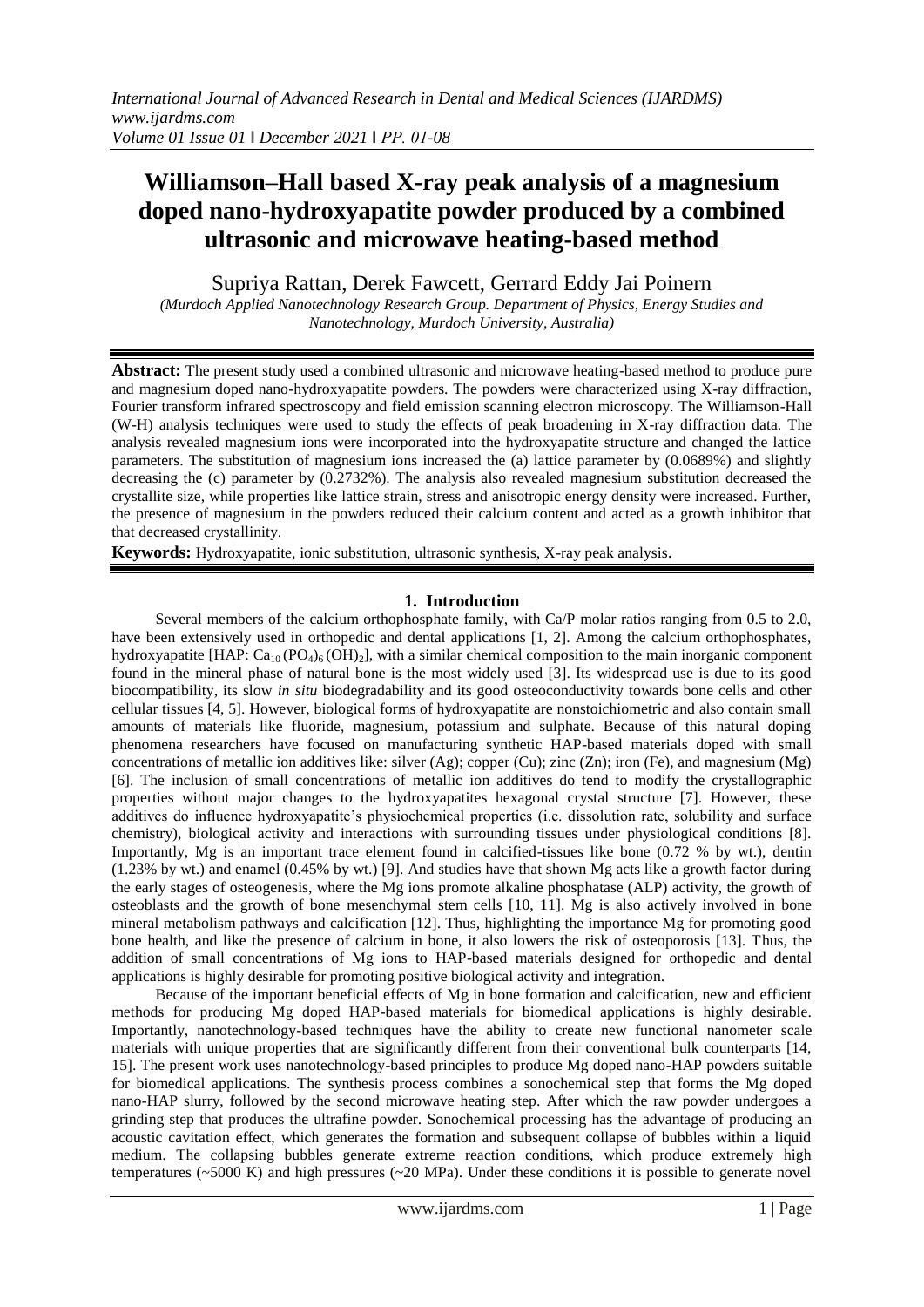*Volume 01 Issue 01 ǁ December 2021 ǁ PP. 01-08*

nanomaterials with unique and distinctive physiochemical properties [16]. While microwave heating has the feature of volumetrically generating energy throughout the material, which is fundamentally different from thermal conduction that normally occurs in a conventional furnace [17]. After synthesizing the Mg doped nano-HAP powders, field emission scanning electron microscopy (FESEM) images were used to evaluate both mean particle size and morphology. In addition, X-ray diffraction (XRD) spectroscopy was carried out on the powder samples, and the resulting diffraction patterns were used to study the effects of peak broadening using Williamson-Hall (W-H) analysis. The analysis procedure used three evaluation methods: 1) uniform deformation model (UDM); 2) uniform stress deformation model (USDM), and 3) uniform deformation energy density model (UDEDM). From the analysis methods physical parameters like crystallite size, lattice strain, crystallite surface stress and energy density were determined.

#### **2. Materials and methods**

#### **2.1. Materials**

All chemicals used in preparing the samples were supplied by Chem. Supply Pty Ltd (Gillman, South Australia, Australia) and Sigma Aldrich (United States of America). All aqueous-based solutions were prepared using Milli-Q<sup>®</sup> water (18.3 M  $\Omega$  cm<sup>-1</sup>) produced by an ultrapure water system (Barnstead Ultrapure Water System D11931) supplied by Thermo Scientific Australia.

#### **2.2. Methods**

#### **2.2.1. Preparation of pure nano-HAP and Mg doped nano-HAP powders**

Formulation of the pure nano-HAP powder started by pouring a 40 mL solution of 0.32M  $Ca(NO<sub>3</sub>)<sub>2</sub>·4H<sub>2</sub>O$  into a small glass beaker. The solution was then subjected to ultrasonic processing for 1 hour at maximum amplitude and operating at 400 W. The processor used was a UP400S supplied by Hielscher Ultrasound Technology (Teltow, Germany) and fitted with a 22 mm diameter Sonotrode operating at 24 kHz. During the hour, solution pH was maintained at 9 using 5 mL of NH4OH. At the end of the first hour a 60 mL solution of 0.19M  $[KH_2PO_4]$  was added drop-wise to the solution during the second hour of processing. While solution pH was sustained at 9 and the Ca/P ratio of 1.67 was maintained. After processing the mixture underwent centrifugation  $\left(\sim 2000 \text{ g}\right)$  which generated a precipitate. The Mg doped HAP powder was synthesized in the manner described above, except for the drop-wise addition of a 4ml solution of 0.16M  $MgN_2O_6$  in parallel with the abovementioned KH<sub>2</sub>PO<sub>4</sub>. The respective precipitates were collected and then individually subjected to microwave heating. The heating treatment was carried out in a microwave oven (Model TMOSS25, operated at 900 W at 2450 MHz and 240V and 50Hz) at full power for a 10 minute period. After heat treatment, the samples were individually ground to the consistency of an ultrafine powder using mortar and pestle. All powders were then studied using advanced characterization techniques.

#### **2.2.2. Powder characterization**

Preliminary particle size and shape analysis was undertaken using a JEOL JCM-6000, NeoScope<sup>TM</sup> electron microscope. Before imaging, samples were dried and then deposited onto carbon adhesive tape covered holders. Samples were then sputter coated (Cressington 208HR) with a 2 nm layer of platinum to prevent charge build up. In addition, elemental analysis of each sample was carried out using the energy dispersive spectroscopy (EDS) attachment of the microscope. High resolution images of the samples was carried out using a field emission scanning electron microscope (FESEM: FEI-Verios 460) operating at 5 kV, with 0.10 nA current and operating under secondary electron mode (Microscopy Centre at University of Western Australia). Functional groups and various vibrational modes present in the samples was identified by Fourier transform infrared spectroscopy (FT-IR). A PerkinElmer FT-IR / NIR Spectrometer Frontier fitted with a universal signal bounce Diamond ATR attachment was used to collect spectra. The spectra were recorded over the wavenumber interval ranging from 400 to 4000 cm<sup>-1</sup> with a resolution step of 1 cm<sup>-1</sup>. X-Ray Diffraction (XRD) spectroscopy analysis was undertaken with a GBC® eMMA X-Ray Powder Diffractometer (Cu K $\alpha$  = 1.54056 Å radiation source) operating at 35 kV and 28 mA. The diffraction patterns were recorded over a 2θ range starting at 10° and ending at 80°. The incremental step size over the 2θ range was 0.02° and an acquisition speed used was 2° min<sup>-1</sup>. Analysis of the XRD patterns determined the position of the Bragg peaks and assisted with their identification using the ICDD (International Centre for Diffraction Data) and JCPDS (Joint Committee on Powder Diffraction Standards) databases. After identifying the Miller indices, peak broadening analysis was carried out using Williamson-Hall (W-H) methods to determine crystalline parameters like size, strain, stress and energy density.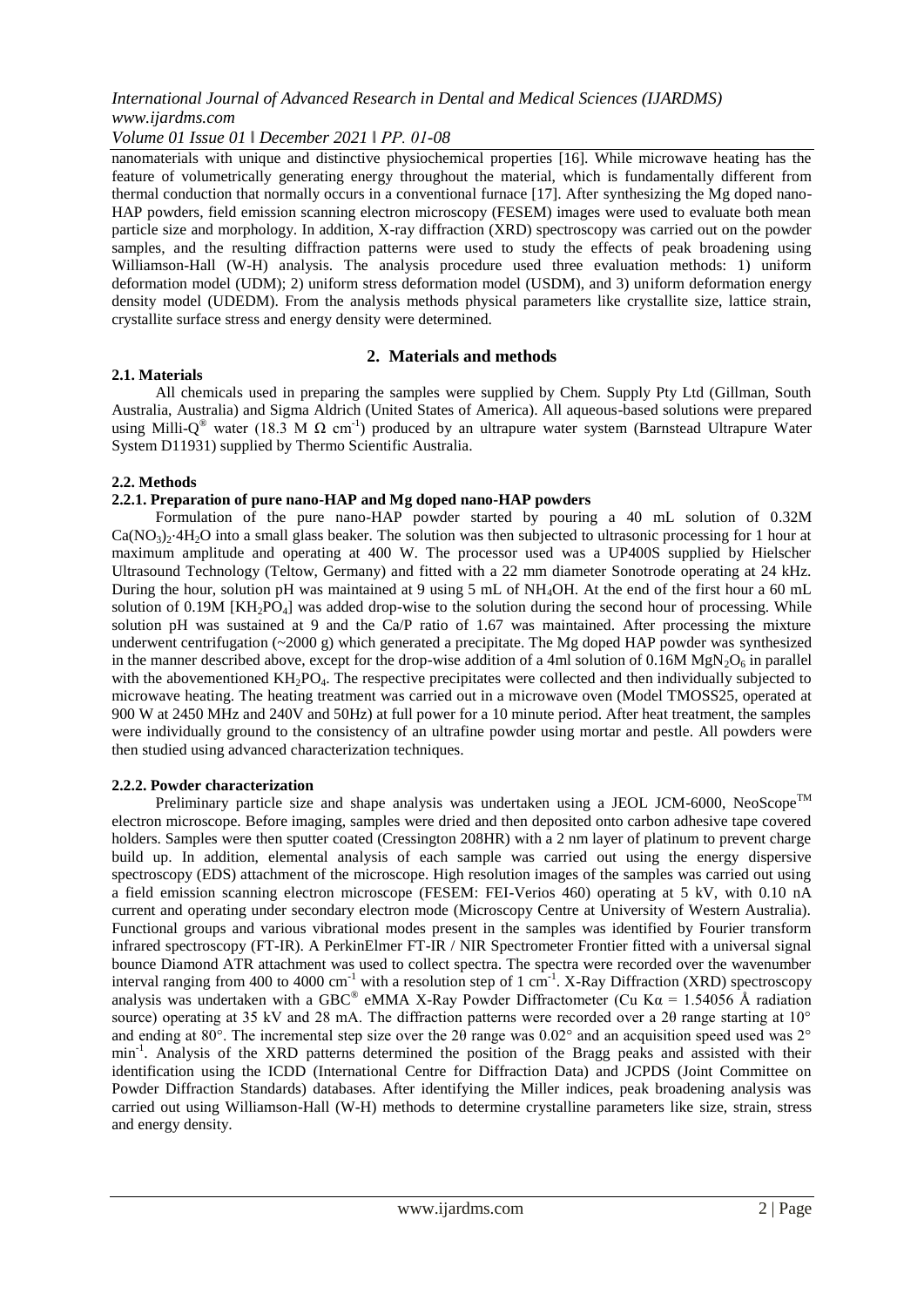*Volume 01 Issue 01 ǁ December 2021 ǁ PP. 01-08*

## **3. Results and discussions**

#### **3.1. X-ray peak investigation using Williamson–Hall analysis**

Representative XRD patterns for a pure nano-HAP powder and Mg doped nano-HAP powder are presented in Fig. 1. Both patterns display several diffraction peaks that are characteristic of polycrystalline materials. The respective peak positions were identified and indexed according to the Joint Committee on Powder Diffraction Standards for pure hexagonal crystalline hydroxyapatite (JCPDS No. 09–0432). Miller indices were assigned to all significant peaks, as seen in Fig 1. Both diffraction patterns are similar, but the Mg doped sample has slightly sharper peak characteristics that indicate ionic substitutions have taken place. A similar result was reported by Kavitha *et al*. for ionic substitutions into HAP lattice structures [18]. In addition, elemental analysis carried out by EDS also confirmed the presence of Mg (1.14 atomic %) in the doped nano-HAP samples. The XRD analysis also failed to detect the presence of impurities in the powder samples. If any impurities were present in the samples they were below the detection limit.



**Figure 1.** XRD patterns of sample powders: (a) pure nano-HAP and (b) Mg doped nano-HAP

The XRD data was then used to determine crystallite size using both the Scherrer  $(D_{S (hkl)})$  equation (1) and Williamson-Hall (D  $_{\text{(hkl)}}$ ) equation (2). Furthermore, Williamson-Hall analysis was also used to determine lattice strain (ε), crystalline stress (σ) and anisotropic energy density (*u*):

$$
D_{s(hkl)} = \frac{k\lambda}{\beta_{(hkl)}\cos\theta_{(hkl)}}
$$
(1)

$$
\beta_{(hkl)}\cos\theta = \frac{k\lambda}{D_{(hkl)}} + 4\varepsilon\sin\theta\tag{2}
$$

Where  $\lambda$  is the wavelength of the monochromatic X-ray beam and crystallite shape constant  $k$ , which is 0.9 for spherical crystals with cubic unit cells. And *β* is the Full Width at Half Maximum (FWHM) of the peak at the maximum intensity, θ*(hkl)* is the peak diffraction angle that satisfies Bragg's law for the (*h k l*) plane, ε is strain experienced by the lattice and  $D_{s (hkl)}$  and  $D_{(hkl)}$  are the respective crystallite sizes. The Williamson-Hall formulation presented in equation (2) represents the uniform deformation model (UDM). The model assumes uniform strain in all crystallographic directions and material properties are independent of direction within the crystal structure. Therefore, plotting 4 sin θ along the x-axis and  $β$ <sub>(hkl)</sub> cos θ along the y-axis enables the determination of slope (ε) and the (y-intercept) which aids in the determination of the crystallite size  $(D_{(hkl)})$ . Plots of the pure nano-HAP and Mg doped nano-HAP powders is presented in Fig. 2 and the derived  $(D_{(hkl)})$  and ε values are presented in Table 1.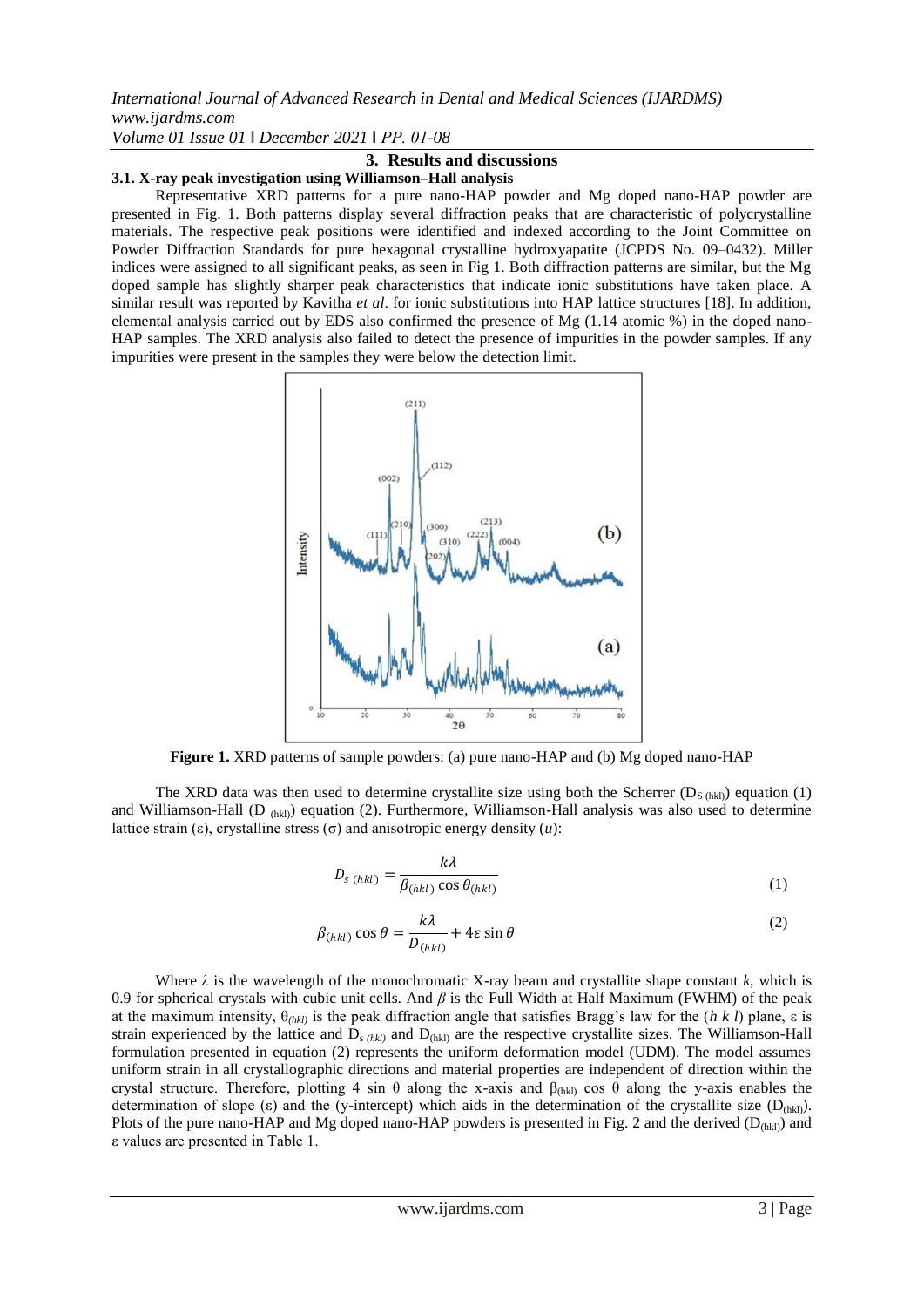*International Journal of Advanced Research in Dental and Medical Sciences (IJARDMS) www.ijardms.com Volume 01 Issue 01 ǁ December 2021 ǁ PP. 01-08*



**Figure 2.**  $\beta_{(hkl)}$  cos  $\theta$  versus 4 sin  $\theta$ ;  $\beta_{(hkl)}$  cos  $\theta$  versus 4 sin  $\theta/Y_{(hkl)}$  and  $\beta_{(hkl)}$  cos  $\theta$  versus 4 sin  $\theta$   $(2u/Y_{(hkl)})^{1/2}$  for pure nano-HAP (a, c, e) and Mg doped nano-HAP (b, d, f) powder samples

Crystallite surface stress was estimated using the Uniform Stress Deformation Mode (USDM). The model assumes linear proportionality between stress and strain, or Hooke's law:  $(3)$ 

$$
Y = \frac{\sigma}{\varepsilon}
$$

When the modulus of elasticity  $(Y_{(hkt)})$  or Young's modulus is substituted into equation (2) and rearranged it gives equation (4) below:

$$
\beta_{(hkl)}\cos\theta = \frac{k\lambda}{D_{(hkl)}} + \frac{4\sigma\sin\theta}{Y_{(hkl)}}
$$
(4)

In hexagonal crystallites like hydroxyapatite the elastic modulus  $Y_{(hkl)}$  is dependent on the crystallographic direction and is expressed by equation (5):

$$
Y_{hkl} = \left(\frac{\left[h^2 + \frac{(h+2k)^2}{3} + \frac{(al)^2}{c}\right]^2}{S_{11}\left(h^2 + \frac{(h+2k)^2}{3}\right)^2 + S_{33}\left(\frac{al}{c}\right)^4 + (2S_{13} + S_{44})\left(h^2 + \frac{(h+2k)^2}{3}\left(\frac{al}{c}\right)^2\right)}\right)
$$
(5)

The elastic compliances for the respective crystallographic directions are  $S_{11} = 7.49 \times 10^{-12}$ ,  $S_{33} = 10.9 \times 10^{-12}$ 10<sup>-12</sup>, S<sub>44</sub> = 15.1 x 10<sup>-12</sup> and S<sub>13</sub> = -4.0 x 10<sup>-12</sup> m<sup>2</sup>N<sup>-1</sup> [22]. Thus, plotting 4 sin θ/*Y*<sub>(hkl)</sub> along the x-axis and β<sub>(hkl)</sub>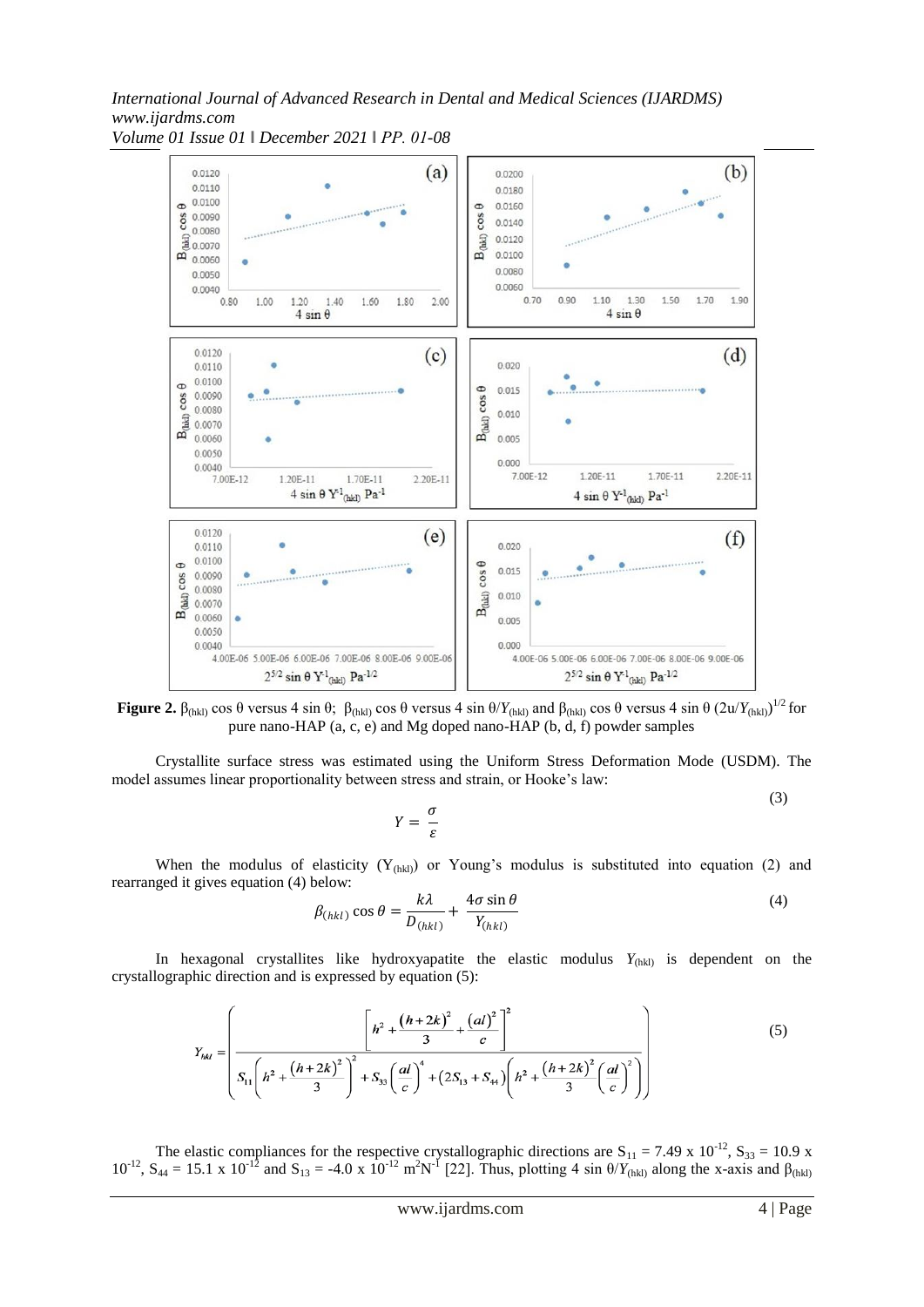*Volume 01 Issue 01 ǁ December 2021 ǁ PP. 01-08*

cos θ along the y-axis it is possible to determine the slope (σ) and estimate crystallite size (D<sub>(hkl</sub>)) from the y intercept. The respective plots are presented in Figure 2 and the calculated ( $D$ <sub>(hkl)</sub>) and σ values are presented in Table 1.

| <b>Sample</b> | <b>Scherrer</b> | Williamson - Hall Methods |                        |                    |             |              |            |
|---------------|-----------------|---------------------------|------------------------|--------------------|-------------|--------------|------------|
|               | (002)           | <b>UDM</b>                |                        | <b>USDM</b>        |             | <b>UDEDM</b> |            |
|               | (nm)            | $D_{(hkl)}$               | $\epsilon$ x $10^{-3}$ | $D_{\text{(hkl)}}$ | $\sigma$ (M | $D_{(hkl)}$  | u          |
|               |                 | (nm)                      |                        | (nm)               | Pa)         | (nm)         | $(KJ/m^3)$ |
| Nano-HAP      | 24.37           | 25.85                     | 2.473                  | 17.84              | 52.17       | 20.25        | 18.96      |
| Mg-nano HAP   | 15.67           | 17.62                     | 6.941                  | 9.89               | 66.79       | 13.7         | 28.64      |

**Table 1.** XRD peak analysis results for pure and Mg doped nano-HAP powders

The anisotropic energy density (u) within the crystalline structure was estimated using the Uniform Deformation Energy Density Model (UDEDM). Thus, modifying equation (2) by substituting the strain energy for an elastic crystallite (Hooke's law) represented by equation (6) will give equation (7) below:

$$
u = \frac{\varepsilon^2 Y_{(hkl)}}{2} \tag{6}
$$

$$
\beta_{(hkl)}\cos\theta = \frac{k\lambda}{D_{(hkl)}} + 4\sin\theta \left(\frac{2u}{Y_{(hkl)}}\right)^{\frac{1}{2}}
$$
\n(7)

Thus plotting  $\beta_{(hkl)}$  cos  $\theta$  along the y-axis and 4 sin  $\theta$   $(2u/Y_{(hkl)})^{1/2}$  along the x axis, the anisotropic energy density u is determined from the slope and the crystallite size is determine from the y-intercept. The respective plots are illustrated in Fig. 2 and the calculated  $(D<sub>(hkl)</sub>)$  and u values are presented in Table 1.

The XRD data was also used to determine the lattice constants (a, c) and unit cell volumes (V) of the samples using equations (8) and (9) respectively:

$$
\frac{1}{d^2} = \frac{4}{3} \left( \frac{h^2 + hk + k^2}{a^2} \right) + \frac{l^2}{c^2}
$$
\n(8)

$$
V = \frac{\sqrt{3} a^2 c}{2} = 0.866 a^2 c
$$
\n(9)

The calculated lattice constants and unit cell volumes are presented in Table 2.

**Table 2.** Lattice parameters & unit cell volume for pure and Mg doped nano-HAP powders

| <b>Sample</b> | Lattice parameters | Unit cell volume |              |
|---------------|--------------------|------------------|--------------|
|               | a (A               | C (A             | $\mathsf{A}$ |
| Pure nano-HAP | 9.4209             | 6.8819           | 528.946      |
| Mg nano-HAP   | 9.4274             | 6.8631           | 528.229      |

Both Scherrer and Williamson-Hall analysis revealed a decrease in the crystallite size for the Mg doped nano-HAP powder compared to the pure nano-HAP powder as seen in Table 1. Similar studies have also reported a decrease in crystallite size with increasing concentrations of Mg doping in HAP-based powders [19, 20]. Also, a slight decrease in the unit cell volume (0.1356%) for the Mg doped nano-HAP powder sample was detected. In terms of the lattice parameters (Table 2), the substitution of Mg for Ca in the HAP lattice structure resulted in a slight increase in the (a) parameter (0.0689%) and a significant decrease in the (c) parameter (0.2732%). A similar study by Farzadi *et al*. has also reported similar changes in lattices parameters for doped HAP powders [21]. The change of size for both lattice parameters appears to be the consequence of Ca being replaced by Mg in the HAP structure. Importantly, the size difference between the ionic radius of  $Mg^{2+}$  (0.065 nm) and the larger  $Ca^{2+}$  (0.099 nm) results in distortions in the lattice structure and has also been found to lead to lower crystallinity [22, 23]. The lattice distortion created by Mg substitution also resulted in increases of ε, σ and u values as seen in Table 1. For instance, the lattice strain ( $\varepsilon$ ) for the pure nano-HAP powder was 2.473 x  $10^{-3}$ , while the Mg doped nano-HAP powder had the higher value of 6.941 x  $10^{-3}$ . Similarly, there was also an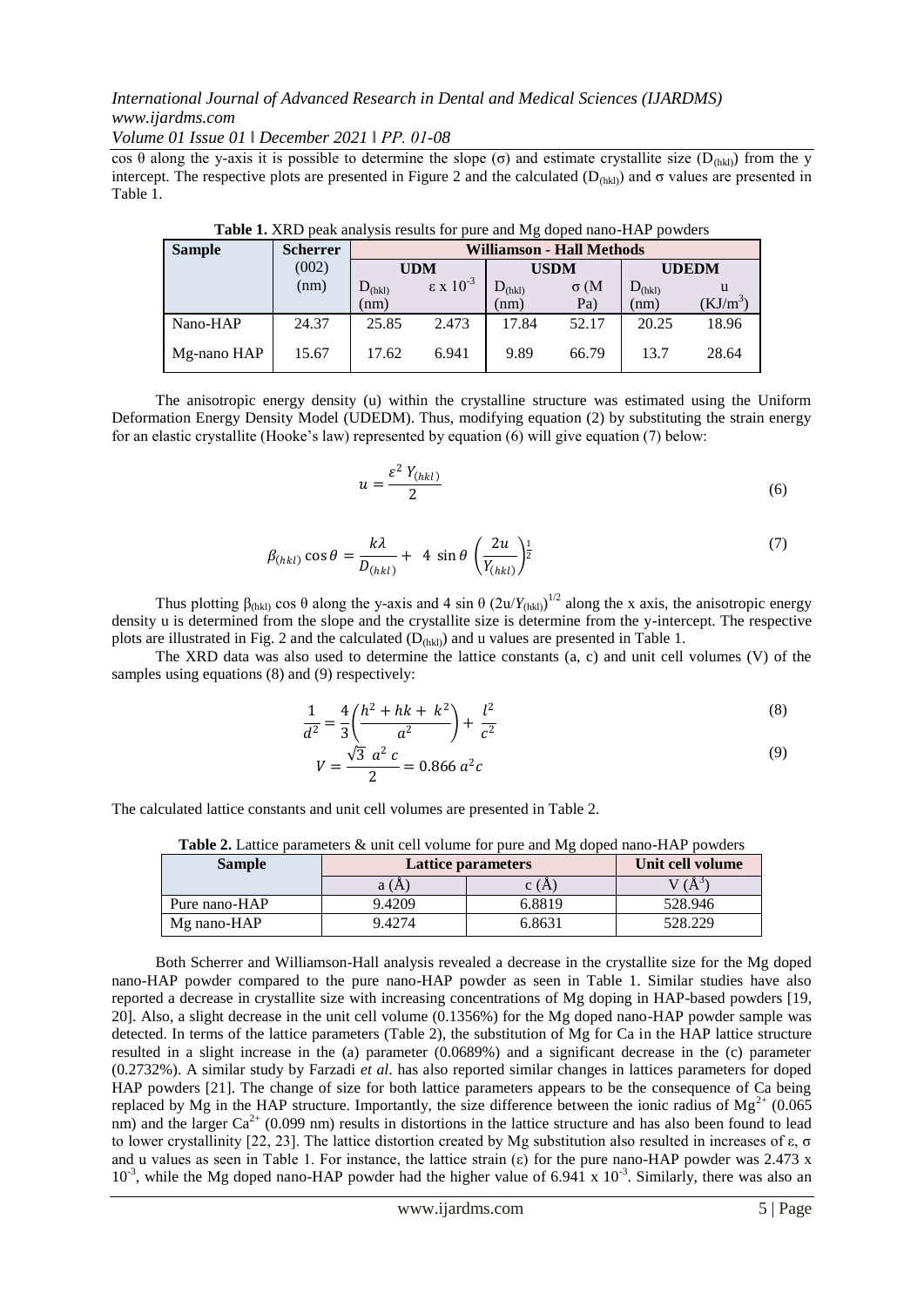*Volume 01 Issue 01 ǁ December 2021 ǁ PP. 01-08*

increase in surface stress (σ) from 55.17 MPa for the pure nano-HAP sample to 66.79 MPa for the Mg doped sample, which equated to an increase in stress of around 21%. There was also an increase in energy density recorded for the Mg doped sample. In this case the pure nano-HAP sample had a value of  $18.96 \text{ KJ/m}^3$ , while the Mg doped sample had the much higher value of  $28.64 \text{KJ/m}^3$ . This equated to a 51% increase in the energy density.

FT-IR spectra for a pure and Mg doped nano-HAP powder samples is presented in Fig. 3. Starting from the right-hand side of both spectra, there is a wide and weak band located at  $3432 \text{ cm}^{-1}$ , which is associated with adsorbed water in the nano-HAP lattice and corresponds to vibrations of OH<sup>−</sup> ions. The band in both samples is weak due to the microwave heat treatment which significantly reduces the presence of adsorbed water in their structures [24]. Further, the bands located at  $1644$  and  $1384 \text{ cm}^{-1}$  are also weak in the pure nano-HAP sample and are due to the presence of carbonate ions produced during microwave heating. While in the Mg doped sample they only appear as slight traces. The stronger bands located at 1092 cm<sup>-1</sup>, 1032 cm<sup>-1</sup> and 961 cm<sup>-1</sup> correspond to the vibrational modes of the phosphate group  $(PO<sub>4</sub>)$ <sup>3-</sup>, which are typical for nano-HAP [25]. While the bands located at 564 cm<sup>-1</sup> and 601 cm<sup>-1</sup> are the result of O-P-O vibrational modes. The weaker 632  $cm^{-1}$  band indicates a hydroxyl vibrational mode and the band located at 832  $cm^{-1}$  indicates the presence of carbonates. The occurrence of carbonates in both samples arises from the interaction between atmospheric carbon dioxide and precursor's present in the alkaline reaction mixture. This phenomena has been reported in similar studies [26, 27]. Comparing the spectra reveals the pure nano-HAP sample has slightly sharper bands compared to the Mg doped sample. Thus indicating the addition of Mg into the HAP lattice structure leads to lower crystallinity. Similar metallic doping studies of HAP-based powders have also reported decreased crystallinity [28].



**Figure 3.** FTIR spectra: (a) pure nano-HAP and (b) Mg doped nano-HAP powders

The size and shape of nanoparticles present in the produced powders were investigated by analyzing images generated by FESEM. Representative images are presented in Fig. 4, with a pure nano-HAP powder sample being displayed in image (a) and an Mg doped nano-HAP powder sample being presented in image (b). Also presented in Fig. 4 are representative elemental analysis results of respective samples. The analysis of the pure nano-HAP powder (Fig. 4 (c)) revealed Ca (22.72 At. %) and P (13.46 At. %) were in close agreement to the ideal Ca/P ratio of 1.67. While the elemental analysis of the Mg doped nano-HAP powder (Fig. 4 (d)) revealed the Atom % for Ca had dropped slightly (21.58 At. %). Since Mg (1.14 At. %) was replacing Ca in the lattice structure. Image analysis revealed the pure nano-HAP powder particles were ellipsoid in shape with an average aspect ratio of around 1:7. Particle diameters ranged between 15 nm and 30 nm, while their lengths ranged between 80 nm to around 220 nm. The particles tended to cluster and form large agglomerations as seen in Fig. 4 (a). The images of the Mg doped sample revealed a different size range and shape as seen in Fig. 4 (b). These particles were predominantly granular in structure with a few scattered nano-rods. The granular particles ranged in size from 20 nm to 60 nm, while the few nano-rods were typically between 16 and 40 nm wide and around 80 to 140 nm long. The image analysis indicates the addition of Mg into the HAP structure hinders the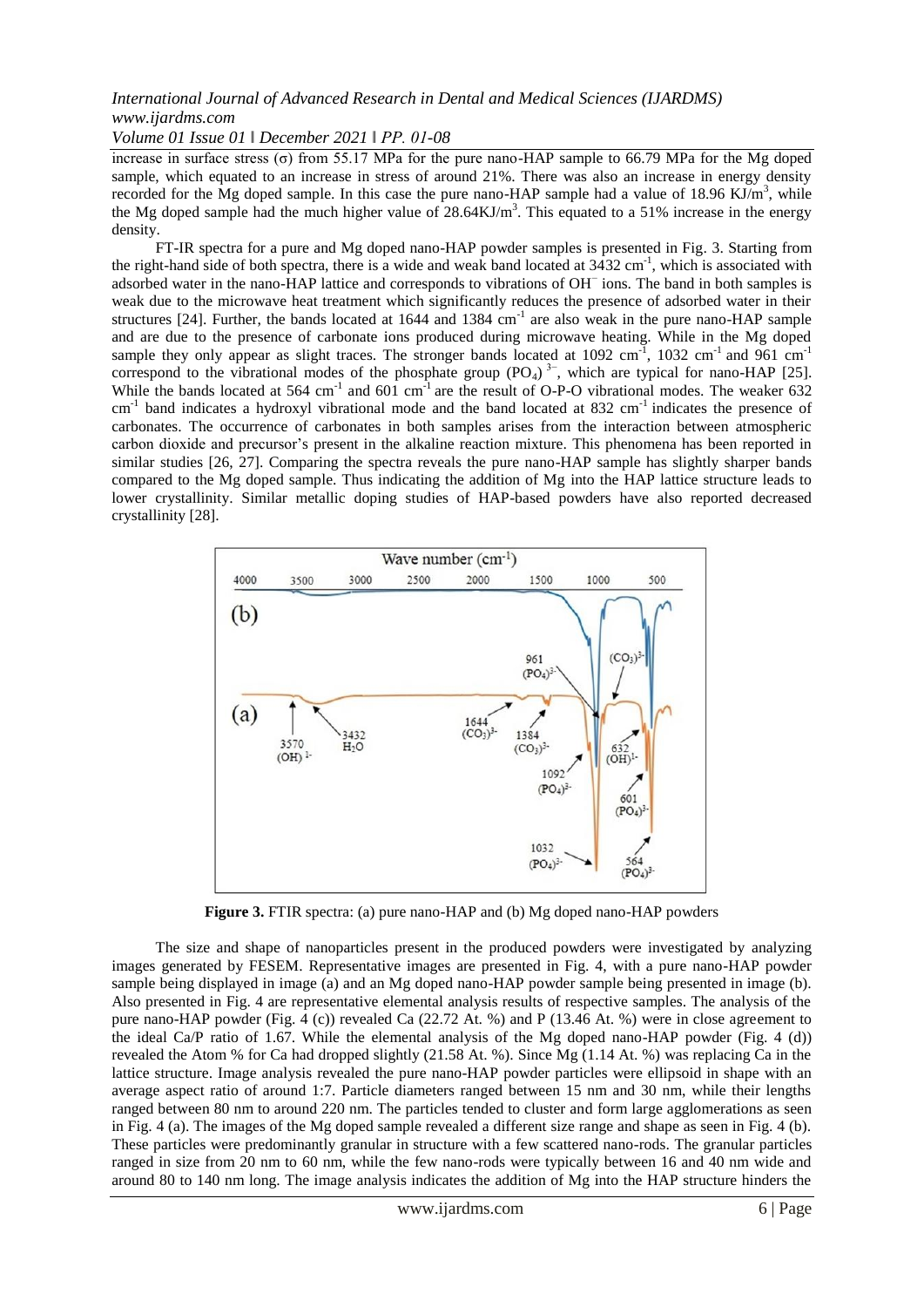*Volume 01 Issue 01 ǁ December 2021 ǁ PP. 01-08*

growth of the ellipsoid shaped crystallites. The smaller crystallite sizes seen in the XRD data and the FESEM images suggest that Mg doping acts as a growth inhibitor which inhibits the crystallization of HAP. Similar results have also reported increasing amounts of Mg causes lower levels of crystallinity [11, 29, and 30].



**Figure 4.** FESEM images: (a) pure nano-HAP powder & (b) Mg doped nano-HAP powder, Elemental analysis: (c) pure nano-HAP powder & (d) Mg doped nano-HAP

#### **4. Conclusion**

Nano-HAP powders were prepared using a combined ultrasonic and microwave heating-based method. Both pure and Mg doped nano-HAP powders were successfully synthesized using this combined method. Analysis revealed Mg ions were incorporated into the HAP structure and resulted in small changes the lattice parameters. Mg substitution increased the (a) lattice parameter by (0.0689%) and slightly decreasing the (c) parameter by (0.2732%). The Williamson-Hall analysis revealed Mg substitution decreased crystallite size, while properties like stress and anisotropic energy density values increased by 21% and 51% respectively. Analysis also revealed Mg doping resulted in a decrease in calcium content of around 1.14 Atomic %. While FESEM studies of nanoparticle size and shape present in the Mg doped samples revealed the presence of Mg acted as a growth inhibitor and reduced the crystallinity of the resulting nano-HAP powder.

#### **Conflict of interests**

The authors declare that there is no conflict of interests regarding the publication of this manuscript.

#### **Acknowledgements**

Mrs. Supriya Rattan would like to acknowledge Murdoch University for providing her PhD Scholarship. The authors would also like to thank Centre for Microscopy, Characterization and Analysis, University of Western Australia for assistance with FESEM imaging.

#### **References**

- [1]. SV Dorozhkin, Calcium orthophosphates: occurrence, properties, bio-mineralization, pathological calcification and biomimetic applications,*Biomaterials,1(2)*, 2011, 121–164.
- [2]. DW Hutmacher, JT Schantz, CXF Lam, KC Tan, and TC Lim, State of the art andfuturedirections of scaffold-based bone engineering from a biomaterials perspective. *J Tissue Eng. Regen. Med.,1,* 2007 245–260.
- [3]. IN Sykaras, AM Iacopino, VA Marker, RG Triplett and RD Woody, Implant materials, designs, and surface topographies: their effect on osseointegration,aliterature review. *The International Journal of Oral & Maxillofacial Implants, 15,* 2000, 675–690.
- [4]. LL Hench, Bioceramics: from concept to clinic, *J. Am. Ceram. Soc.*, *74*, 1991, 1487–1510.
- [5]. GEJ Poinern, RK Brundavanam, P Nichols, M Cake, and D Fawcett, The characterization, mechanical properties and in vivo study of a porous ceramic derived from a 30 nm sized particle based powder of